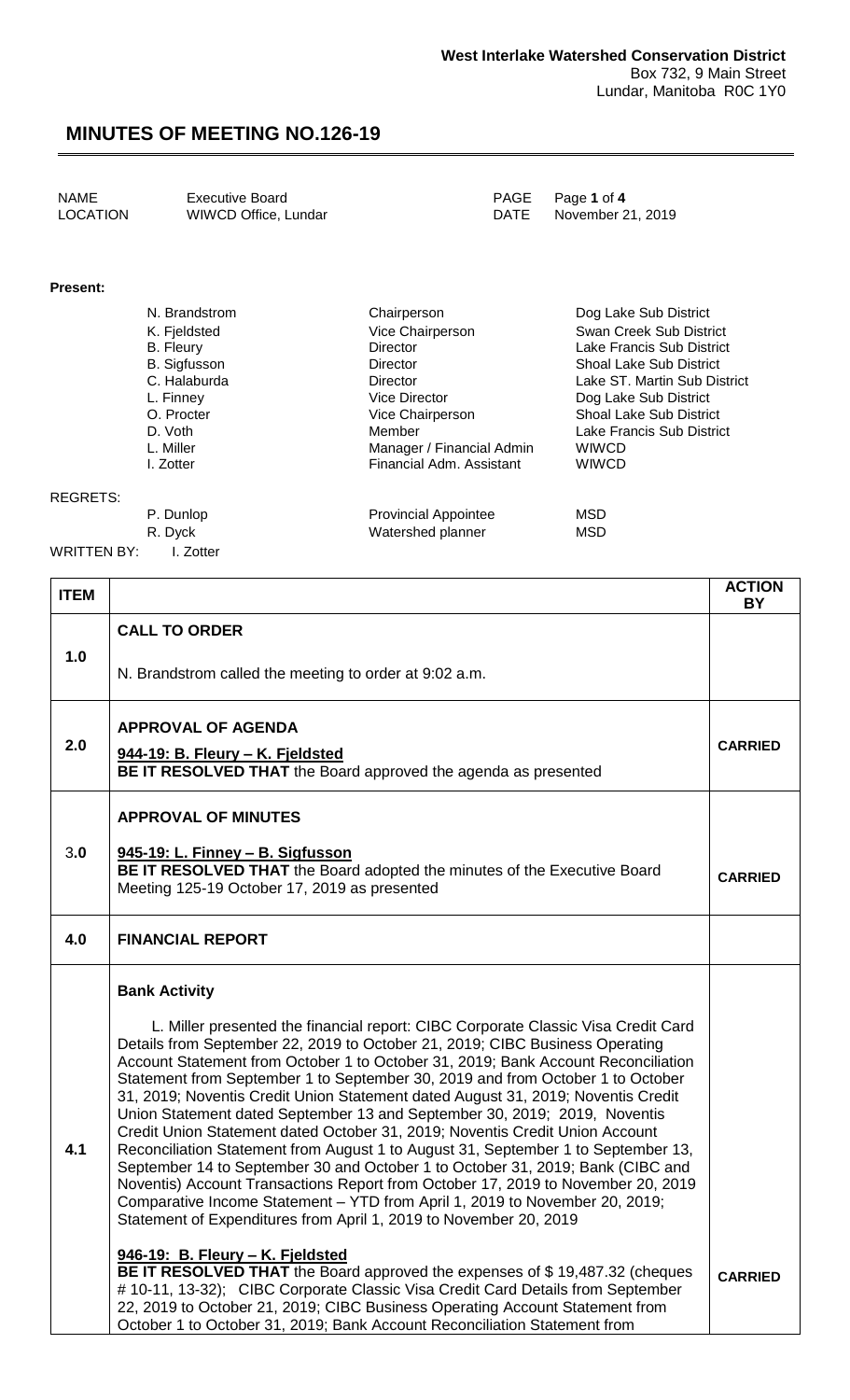| <b>NAME</b><br>LOCATION | <b>Executive Board</b><br>WIWCD Office, Lundar                                                                                                                                                                                                                                                                                                                                                                                                                                                                                                                                                                                                                                                                                  | PAGE<br><b>DATE</b> | Page 2 of 4<br>November 21, 2019 |                |
|-------------------------|---------------------------------------------------------------------------------------------------------------------------------------------------------------------------------------------------------------------------------------------------------------------------------------------------------------------------------------------------------------------------------------------------------------------------------------------------------------------------------------------------------------------------------------------------------------------------------------------------------------------------------------------------------------------------------------------------------------------------------|---------------------|----------------------------------|----------------|
|                         | September 1 to September 30, 2019 and from October 1 to October 31, 2019;<br>Noventis Credit Union Statement dated August 31, 2019; Noventis Credit Union<br>Statement dated September 13 and September 30, 2019; 2019, Noventis Credit<br>Union Statement dated October 31, 2019; Noventis Credit Union Account<br>Reconciliation Statement from August 1 to August 31, September 1 to September 13,<br>September 14 to September 30 and October 1 to October 31, 2019; Bank (CIBC and<br>Noventis) Account Transactions Report from October 17, 2019 to November 20, 2019<br>Comparative Income Statement - YTD from April 1, 2019 to November 20, 2019;<br>Statement of Expenditures from April 1, 2019 to November 20, 2019 |                     |                                  |                |
| 5.0                     | <b>DELEGATION</b><br>Mary-Jane Orr, the manager of The Manitoba Beef and Forage Initiative (MBFI)<br>introduced herself to the Board of Directors and informed the Board on the activities<br>and practices established by the MBFI.<br>The Board invited Mary-Jane to make a presentation at the upcoming WIWCD Annual<br>General Meeting on January 16, 2020.                                                                                                                                                                                                                                                                                                                                                                 |                     |                                  |                |
| 6.0                     | <b>SUB DISTRICT RECOMMENDATIONS</b><br>Annual General Meeting will take place on January 16, 2020 at Lake Francis<br>Community Hall in Lake Francis. Supper will be served at 6:00 p.m.                                                                                                                                                                                                                                                                                                                                                                                                                                                                                                                                         |                     |                                  |                |
| 7.0                     | <b>OLD BUSINESS</b>                                                                                                                                                                                                                                                                                                                                                                                                                                                                                                                                                                                                                                                                                                             |                     |                                  |                |
| 7.1                     | <b>Integrated Watershed Management plan (IWMP)</b><br>No update presented at this time. Two hundred (200) copies of Lundar Bull Sale<br>Calendar have been ordered. The Board suggested to produce and to insert a Flyer<br>with Programming provided by the WIWCD.                                                                                                                                                                                                                                                                                                                                                                                                                                                             |                     |                                  |                |
| 7.2                     | <b>Winter Watering System Applications</b><br>The supplier was contacted to develop Specification Standards for the Winter Off Site<br>Watering System. Specification Standards have not been received yet. Any approved<br>changes will be applicable only to newly submitted applications.                                                                                                                                                                                                                                                                                                                                                                                                                                    |                     |                                  |                |
| 7.3                     | <b>Hatchery Drain</b><br><b>Tabled</b>                                                                                                                                                                                                                                                                                                                                                                                                                                                                                                                                                                                                                                                                                          |                     |                                  |                |
| 7.4                     | <b>Policy</b><br>The Board presented with the WIWCD Manual Policy, Sections 4.1, 4.2 and 4.3. The<br>Board discussed sections above and made suggestions. Policy to be presented for<br>approval at the next Executive Meeting.<br>947-19: B. Fleury - B. Sigfusson<br>BE IT RESOLVED THAT the Board adopted the WIWCD Manual Policy, Sections 3.4<br>$-3.6.$                                                                                                                                                                                                                                                                                                                                                                   |                     |                                  | <b>CARRIED</b> |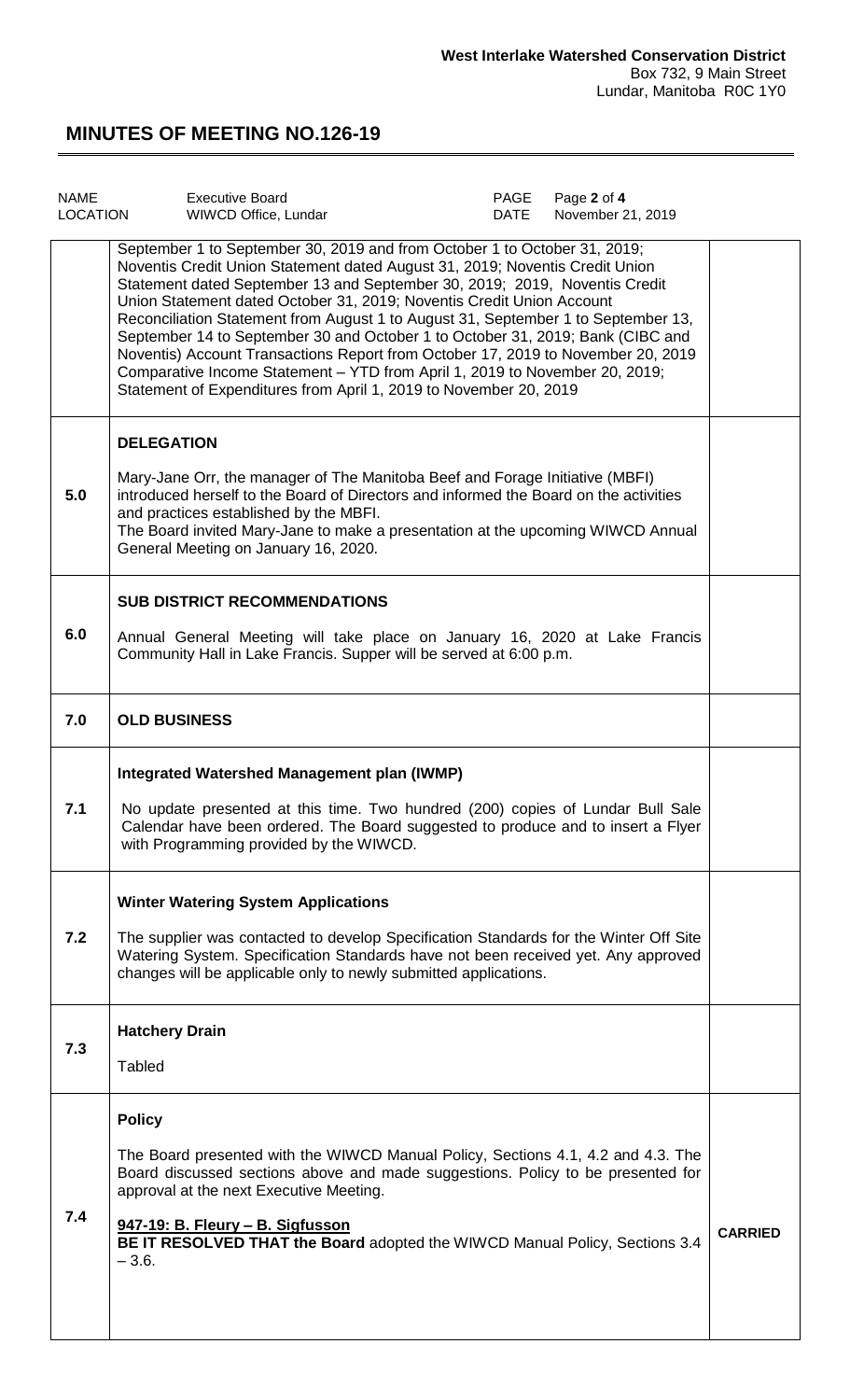| <b>NAME</b><br><b>LOCATION</b> |                                       | <b>Executive Board</b><br>WIWCD Office, Lundar                                                                                                                                                                                                                                                                                                                                                                          | PAGE<br>DATE | Page 3 of 4<br>November 21, 2019 |                |
|--------------------------------|---------------------------------------|-------------------------------------------------------------------------------------------------------------------------------------------------------------------------------------------------------------------------------------------------------------------------------------------------------------------------------------------------------------------------------------------------------------------------|--------------|----------------------------------|----------------|
| 7.5                            | <b>Bank</b>                           | CIBC Bank account not closed. Transition to the Noventis Credit Union branch in Lundar<br>is almost completed. Information pertaining to Noventis Credit Union Credit and a<br>comparison chart with existing CIBC Credit Card will be present to the Board at the next<br>executive meeting. The Board suggested to increase the limit up to \$10,000.00                                                               |              |                                  |                |
| 7.6                            |                                       | <b>Conservation Trust Fund</b><br>The WIWCD received more than 560 applications for the Tree Order this year. The final<br>numbers are not finalised, approximate number of ordered trees is 10450 and 240<br>packages of wild flowers.<br>948-19: B. Fleury - K. Fjeldsted<br>BE IT RESOLVED THAT the Board approved eligible applications submitted to the<br>WIWCD no later than October 31, 2019.                   |              |                                  | <b>CARRIED</b> |
| 7.7                            | <b>Cover Crops</b>                    | Letter of Intent (LOI) for the Soil Health category submitted to the Conservation Trust,<br>\$100,000.00 requested.<br>The intake for LOI for the Watershed Category will be announced in 2020.<br>B. Fleury attended "Getting The Most out Of Every Acre through Cover Cropping"<br>workshop in Brandon and delivered brief verbal report along with printed handouts.                                                 |              |                                  |                |
| 7.8                            |                                       | <b>Advertisement / Truck</b><br>Quotes for new tires for the WIWCD truck obtained from three suppliers. New tires<br>purchased from Lundar Garage Auto for \$1788.34                                                                                                                                                                                                                                                    |              |                                  |                |
| 7.9                            | <b>Tabled</b>                         | Northwest Interlake Integrated Watershed Management Plan (IWMP)                                                                                                                                                                                                                                                                                                                                                         |              |                                  |                |
| 8.0                            | <b>NEW BUSINESS</b>                   |                                                                                                                                                                                                                                                                                                                                                                                                                         |              |                                  |                |
| 8.1                            | <b>Employee</b><br>this type of work. | Due to an extensive amount of work related to processing tree orders, the WIWCD<br>experiencing the shortage of human resources. The summer student, who was hired<br>by the WIWCD during summer, is very knowledgeable and well qualified to assist with<br>949-19: O. Procter - K. Fjeldsted<br>BE IT RESOLVED THAT the Board approved to extend the employment of K.<br>Weatherburn based on the needs of the WIWCD. |              |                                  | <b>CARRIED</b> |
| 8.2                            | <b>Intact Foundation</b>              | Staff attended the webinar sponsored by the Intact Foundation regarding Climate<br>Change affecting Canadians.                                                                                                                                                                                                                                                                                                          |              |                                  |                |
| 8.0                            | <b>REPORTS</b>                        |                                                                                                                                                                                                                                                                                                                                                                                                                         |              |                                  |                |